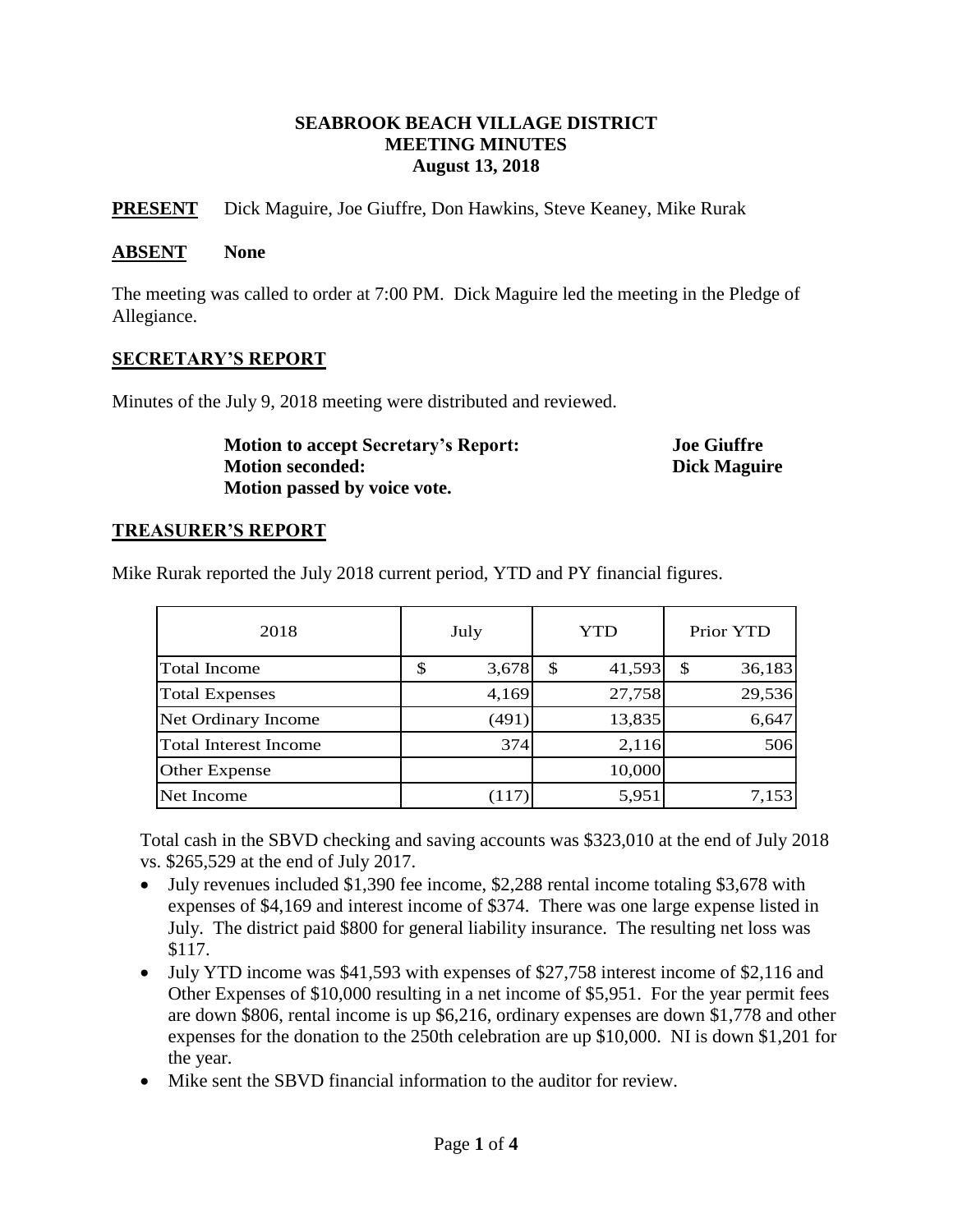- Mike also sent YTD financial information to the NH DOR for use in the calculation for the 2018 tax rate.
- The commissioners were given the monthly disbursement approval forms and bank statements for their review and approval.
- Dick Maguire told the audience the financial reports were available for review after the meeting.

**Motion to accept Treasurer's Report: Don Hawkins Motion seconded: Joe Giuffre Motion passed unanimously by voice vote**

## **BUILDING INSPECTOR'S REPORT**

Steve Keaney reported:

- He has issued 100 building permits for the year which is similar to the number issued last year.
- He expects to issue permits for three new homes in the next couple months. One house on the corner of Atlantic and Hudson, one on Ocean Dr. and one on Tilton Street.
- There are no new ZBA cases for August
- The Town of Seabrook has a new Code Enforcement Officer, Paul Himmer.
- Rental inspections total 45 for 2018 and 130 over the last 3 years.

**Motion to accept Building Inspector's Report: Joe Giuffre Motion seconded: Don Hawkins Motion passed unanimously by voice vote**

# **OLD BUSINESS**

## **A. Comments from Selectmen Ella Brown @ SBCA meeting July 16, 2018**

At the July 16, 2018 SBCA meeting Dick Maguire asked the selectmen to each comment on whether they supported the existence of the SBVD. Selectmen Kyle and Khan both strongly supported the SBVD. Selectmen Brown said she did not support the existence of the district and that the Town of Seabrook should be one entity with no village district. She did not seem to know why the district was formed in the first place or why the district chose to adopt its own zoning or elect its own Planning Board. Dick Maguire said he was a strong advocate for the district and just wanted Selectmen Brown's comments on the record. Don Hawkins said he was surprised she made those comments at the SBCA meeting and remembered she made similar comments at the "Coffee with the Cops" meeting. Hawkins also recalled Mrs. Brown supported the efforts of Jason Janvrin to introduce legislation in the NH House to eliminate zoning as a SBVD responsibility. Joe Giuffre said he was also shocked by Mrs. Brown's comments especially since she is up for reelection in 2019. Dick Maguire said her comments about parking and driveways showed her lack of understanding about the District's responsibilities. Both those problems are the responsibility of the Town of Seabrook of which she is a Selectman. Theresa Kyle said without the SBVD zoning the beach would not be the beautiful residential area it has turned into. It has greatly benefitted the Town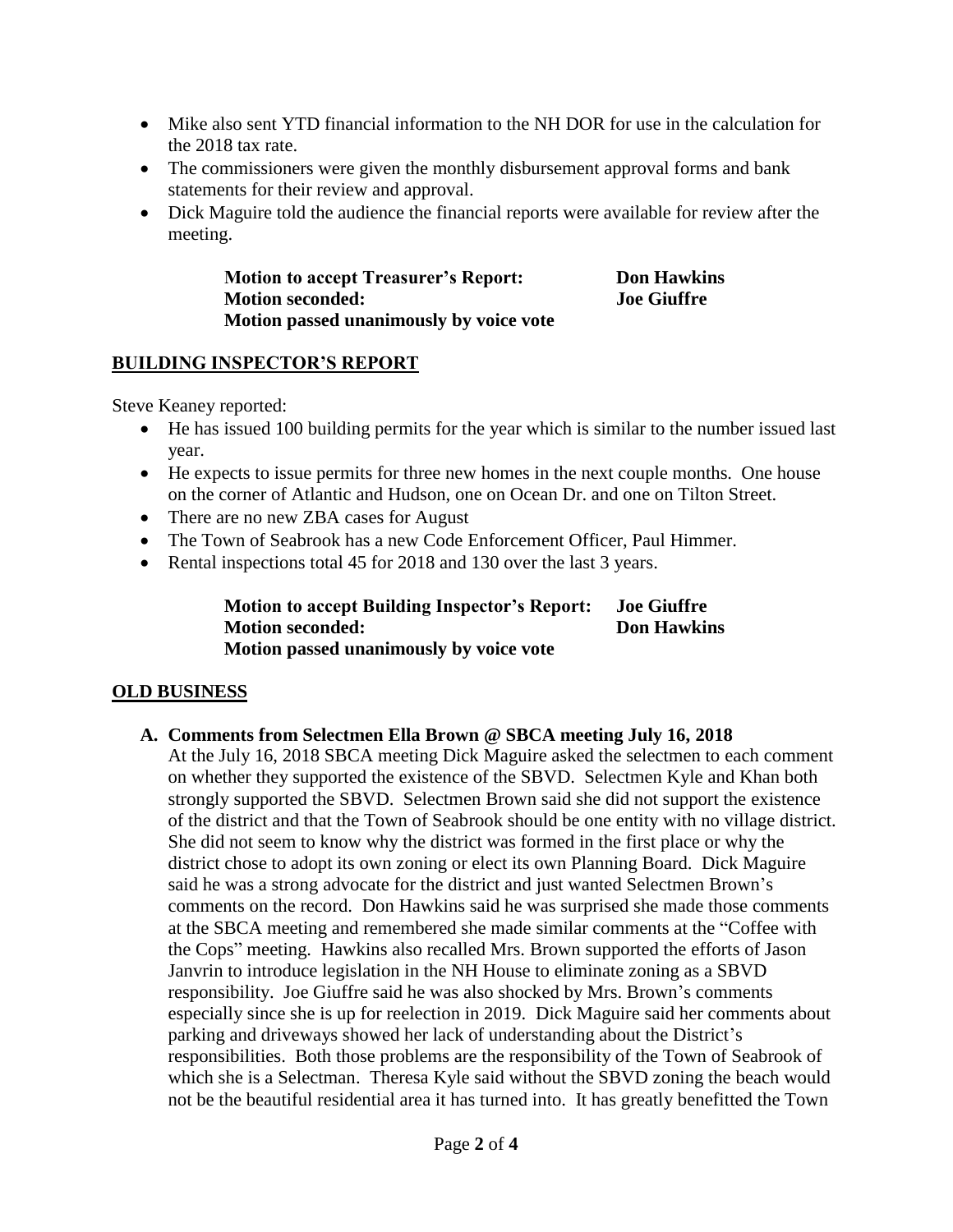of Seabrook with very high property values and taxes. Steve Keaney said the SBVD adopted its own zoning when the Town of Seabrook voted to abolish zoning back in the 1970s.

## **B. Coffee with the Cops July 27, 2018**

Joe Giuffre said the District hosted "Coffee with the Cops" on July 27, 2018. The district provided refreshments and a cake for retiring Chief Gallagher. There was a very good turnout including the Chief's family. Residents were provided an opportunity to get to know some of the officers in a more casual setting.

#### **C. Water color exhibit as part of 250th Anniversary Celebration August 10, 2018.** Dick Maguire noted the water color exhibit last Friday was a very positive event and was well attended. He said Janet Labrecque has been teaching water color painting at the district building for the last couple years. Many of her students had paintings displayed at the event and many were able to sell some of their paintings. The event exceeded everyone's expectations.

## **NEW BUSINESS** –

## A. **Letter from NH Bureau of Right-of-way August 1, 2018**

Dick Maguire read a letter from the NH DOT. The letter said planning for a new bridge between Hampton and Seabrook was underway and would continue throughout the next year. The DOT will consider rebuilding or replacing the existing bridge. Dick noted at some point the public will be asked to comment on the plans.

## **B. Question of distribution of sand from dredging Seabrook / Hampton Harbor**

Dick Maguire talked to the Seabrook Town Manager about a meeting the TM attended at the NH DES offices two months ago. There is some money available in 2018 for engineering but no money at this time for the actual dredging. The company doing the engineering will ask Seabrook where they want the sand deposited. The company will then make a recommendation to NH DES. The TM said he would be asking the SBVD for input on how the sand will be handled. Many of the surrounding communities want the sand if Seabrook doesn't want it deposited on the beach. The dredging is still unfunded and may be pushed off until the end of 2019.

# **OTHER BUSINESS** –

# **A. Remaining 250th Anniversary Celebration Events**

Dick Maguire reviewed the remaining events including:

- Lobster Bake on Thursday Tickets available at Town Hall for \$35.
- Grand Ball on Friday Tickets available at Town Hall.
- The Time Capsule will be buried at the Legion Hall on Wednesday at 6 AM.
- Old Home Days will be on Saturday at the school with fireworks at 9 PM.
- There are Commemorative Coins for sale at \$75 and a History of Seabrook book written by Eric Small available for \$45.